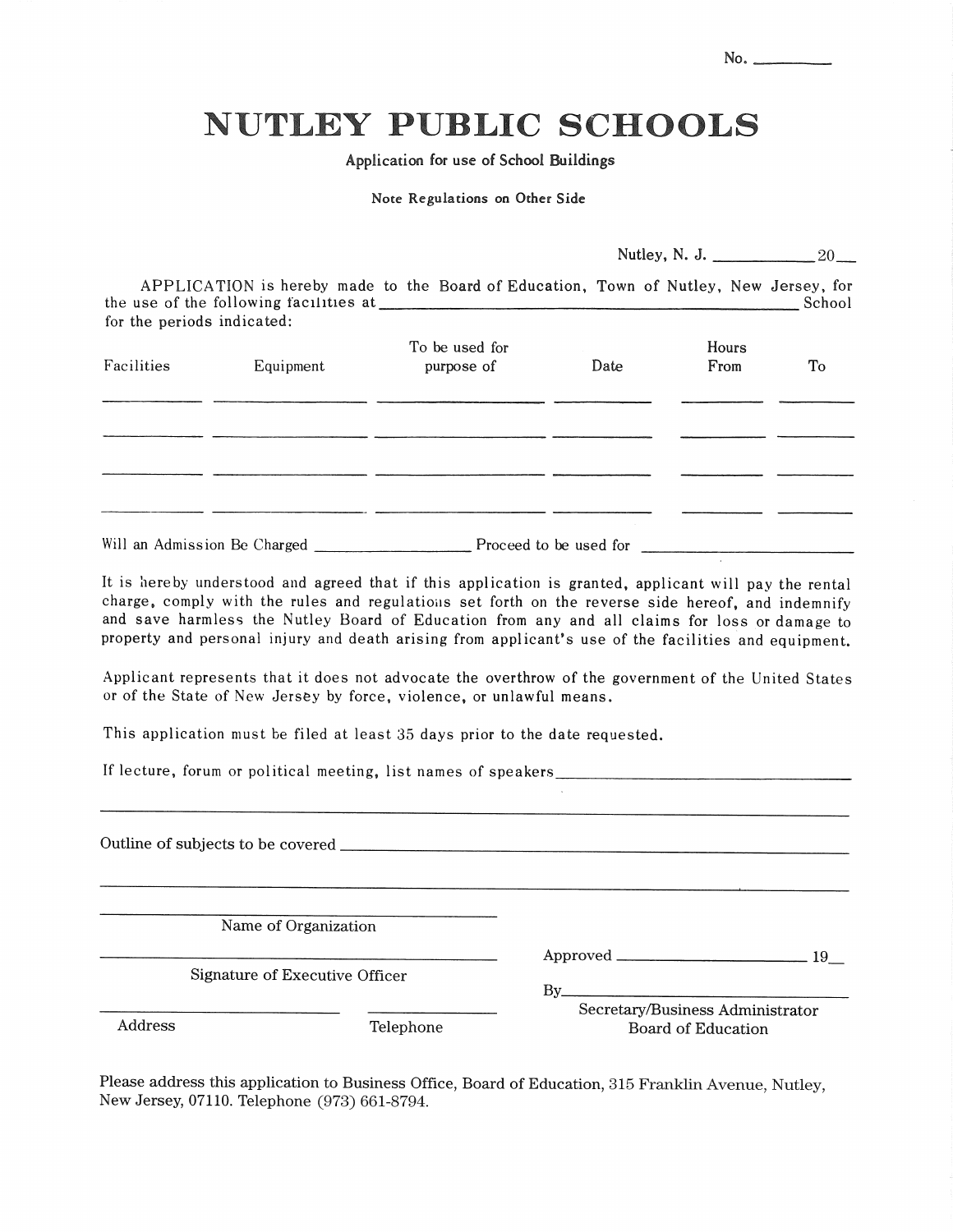All requests for the use of facilities by any outside organization wishing to use the buildings other than during school hours are to be made through the Secretary-Business Administrator, who will clear all requests.

- 1. No admission to the building will be granted for the use of the building during school hours or school activities unless permission is granted by the school principal.
- 2. Application for use of a school building is to be made out in duplicate. Return all copies to the Secretary-Business Administrator, Board of Education Office, Administration Building, Nutley, New Jersey.
- 3. No reservation will be made until this application is approved and signed by its Secretary-Business Administrator.
- 4. The use of school property is rented conditionally upon the good behavior of the user; and if any rules or regulations are broken or property damaged through carelessness or neglect, future applications for rental may be rejected. The leasee will be responsible for the preservation of order and liability for any damage to, or loss of property that may result from said use.
- Permits may be issued for the use of school buildings and grounds to organizations not officially connected with the schools  $\sim$ when such facilities are not in use for school purposes.
- 6. All permits shall be revocable and shall not be considered as a lease, and the Board of Education, or its Secretary-Business Administrator, may reject any application or cancel any permit. The rates in general have been established to cover operating expenses with reasonable allowance for wear and tear.
- 7. A permit is not transferable.
- 8. Permits may be cancelled by the applicant by notifying the Board of Education office 10 days in advance of the date reserved.
- 9. A check in accordance with the schedule must accompany each application.
- 10. The granting of a permit for the use of any part of a building or grounds confers no privilege for rehearsals or for any facilities or equipment other than those mentioned in the permit.
- 11. Permit does not include the services of custodian or engineer except that which is necessary for the opening and closing of the building.
- 12. All laws regarding public assemblies must be strictly complied with. Smoking or the consumption of alcoholic beverages in any part of the school building is absolutely prohibited.
- 13. The Board of Education carries insurance covering its legal liability. The Board assumes no liability of the leasee.
- 14. In all instances, regular employees of the Board of Education must be in charge of the school, the number of whom, in each case, will be subject to the direction of the Secretary-Business Administrator.
- 15. The Board of Education or its representatives must have free access to all rooms at all times.
- 16. Premises are rented with the understanding that "tipping" of custodians or other school personnel is not permitted.
- 17. Only the Board of Education may pay employees for services involving the use of school facilities.
- 18. The number of tickets sold must not exceed the seating capacity of the auditorium, gymnasium or other area for which permit is granted.
- 19. Nothing shall be sold, given or exhibited or displayed without permission.
- 20. No refreshments or food shall be served without specific approval. If refreshments or food are served after approval is received by the holder of this application it is understood that immediately after use, all soiled dishes and supplies must be cleaned and the premises left in proper condition.
- 21. Special permission must be obtained for the use of special equipment, decorating, installing scenery, and moving or tuning pianos. Pianos are not to be moved from their position unless done by competent and experienced commercial moving concerns, and at the expense of the applicant. If moved, pianos must be reset in original position with the same care and at the expense of the applicant.
- 22. The Board of Education has provided proper dressing rooms and stage equipment for the full use of the auditorium but does not provide the use of school furniture or other accessories and the Board assumes no responsibility for properties left on the premises by the applicant.
- 23. Scenery, decorations, or equipment provided by the holder of a permit must be removed from the building promptly after the performance so as not to interfere with school activities. If there is delay, the removal will be made by the Board of Education at the expense of the holder of the permit.
- 24. All electrical equipment and arrangements shall be in charge and control of the Board of Education or its representatives.
- 25. All persons using gymnasiums for athletic activities must wear rubber-soled shoes.
- 26. All charges listed include custodial service. However, actual custodial expense will be charged whenever these scheduled costs are waived and whenever unlisted rooms are used.
- 27. No signs or displays of any kind are to be displayed on the school buildings without first receiving approval of the Board of Education.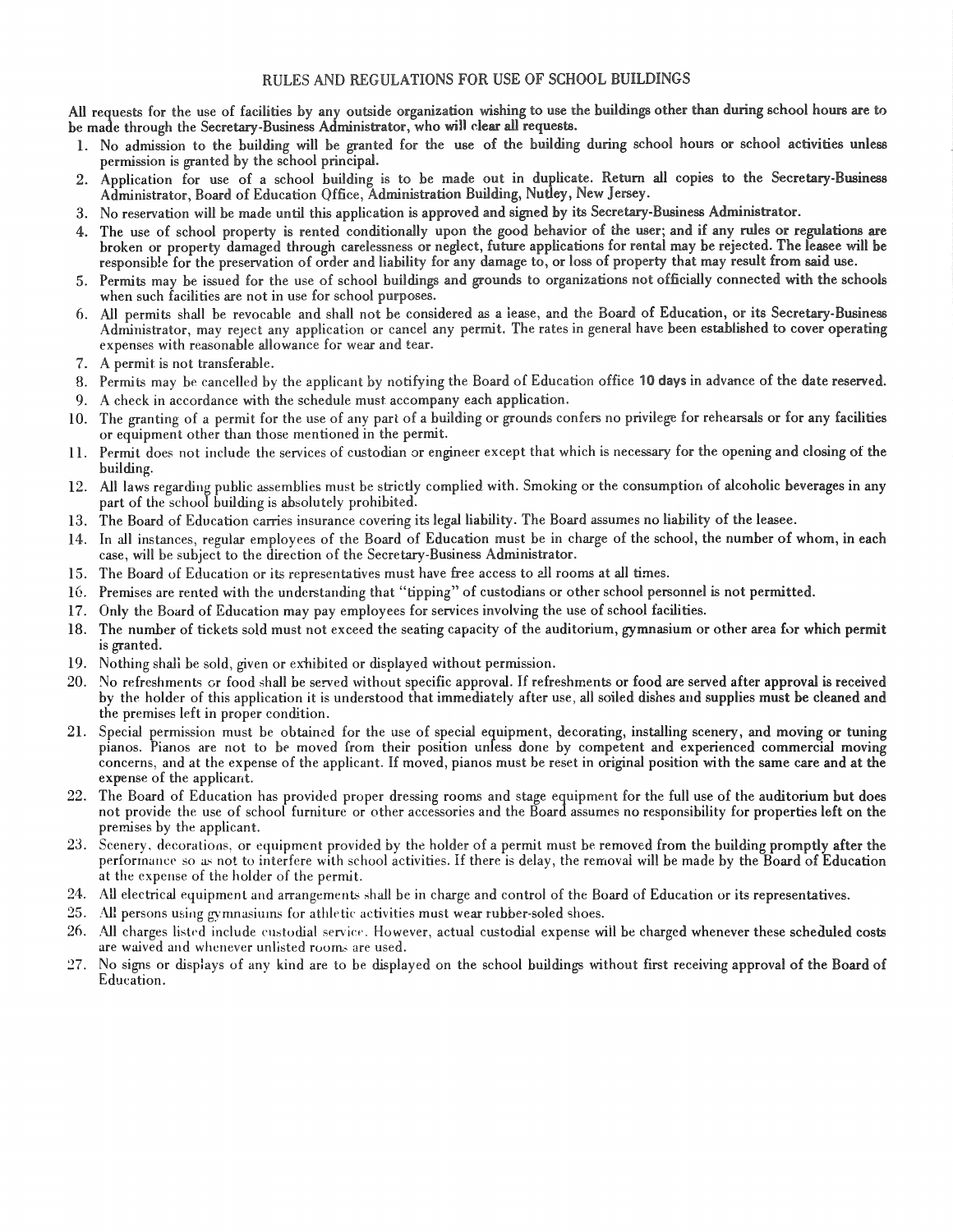# **MEETING CALENDAR 2022 – 2023**

Name of Group/Organization:

Meeting Place: (School and Room Number) **Lack 2018** 

**Meeting Time:** 

# **Circle or "X" requested meeting dates on the calendar.**

**Please note school closings and single session days, they will not be scheduled.** Please notify Rental office (973-661-8794) if there is a change in your schedule during the year, as we notify building personnel and the Fire Dept. in case of emergencies.

| Sunday | <b>Monday</b>               | Tuesday | Wednesday | Thursday | Friday | <b>Saturday</b> |
|--------|-----------------------------|---------|-----------|----------|--------|-----------------|
|        |                             |         |           |          |        |                 |
|        |                             |         |           | $*$      | $*$    |                 |
|        | $*$ $\epsilon$<br>3-------- | $*6$    |           | О        |        | 10              |
|        | ി                           |         |           |          | 10     | $\mathcal{L}$   |
| 18     | 19                          | 20      |           |          | 23     | 24              |
|        | 26                          | 27      | 28        | 29       | 30     |                 |

#### **SEPTEMBER - 2022**

**\*September 1st & 2nd – Professional Days**

**\*September 5th – Labor Day – Schools Closed**

**\*September 6th – First Day of School**

### **OCTOBER - 2022**

| <b>Sunday</b> | <b>Monday</b> | Tuesday           | Wednesday | Thursday | Friday | <b>Saturday</b> |
|---------------|---------------|-------------------|-----------|----------|--------|-----------------|
|               |               |                   |           |          |        |                 |
|               |               |                   |           |          | $*7$   | О               |
|               | $*10---$      |                   |           |          | 4      |                 |
| 10            |               | 18                | 19        | ZU       |        | 22              |
| 23            | 24            | $2^{\frac{1}{2}}$ |           |          | 28     | 29              |
| 30            |               |                   |           |          |        |                 |

**\*October 7th – Professional Day – Single Session Day for Students \*October 10th – Columbus Day – Schools Closed**

**NOVEMBER - 2022**

| <b>Sunday</b>   | <b>Monday</b> | Tuesday      | Wednesday     | Thursday     | Friday       | <b>Saturday</b> |
|-----------------|---------------|--------------|---------------|--------------|--------------|-----------------|
|                 |               |              |               |              |              |                 |
|                 |               |              |               |              |              |                 |
| -6              |               | $*8$ ------- |               | $*10$ ------ | $*11$ ------ | 12              |
| 13              | 14            | $*15$ -----  | $*16$ -----   | $*17$ ------ | 18           | 19              |
| 20              | 21            | 22           | $*23$ ------- | $*24$ -----  | $*25$ ------ | 26              |
| $\overline{27}$ | 28            | 29           | 30            |              |              |                 |

**\*November 8th – General Election Day – Schools Closed**

**\*November 10th & 11th - NJEA Convention - Schools Closed**

*\****November 15h - 17th –Elementary Schools Parent/Teacher Conf - Single Session**

*\****November 23rd***–***Thanksgiving Recess - Single Session Day for Staff & Students \*November 24th & 25th – Thanksgiving Recess - Schools Closed**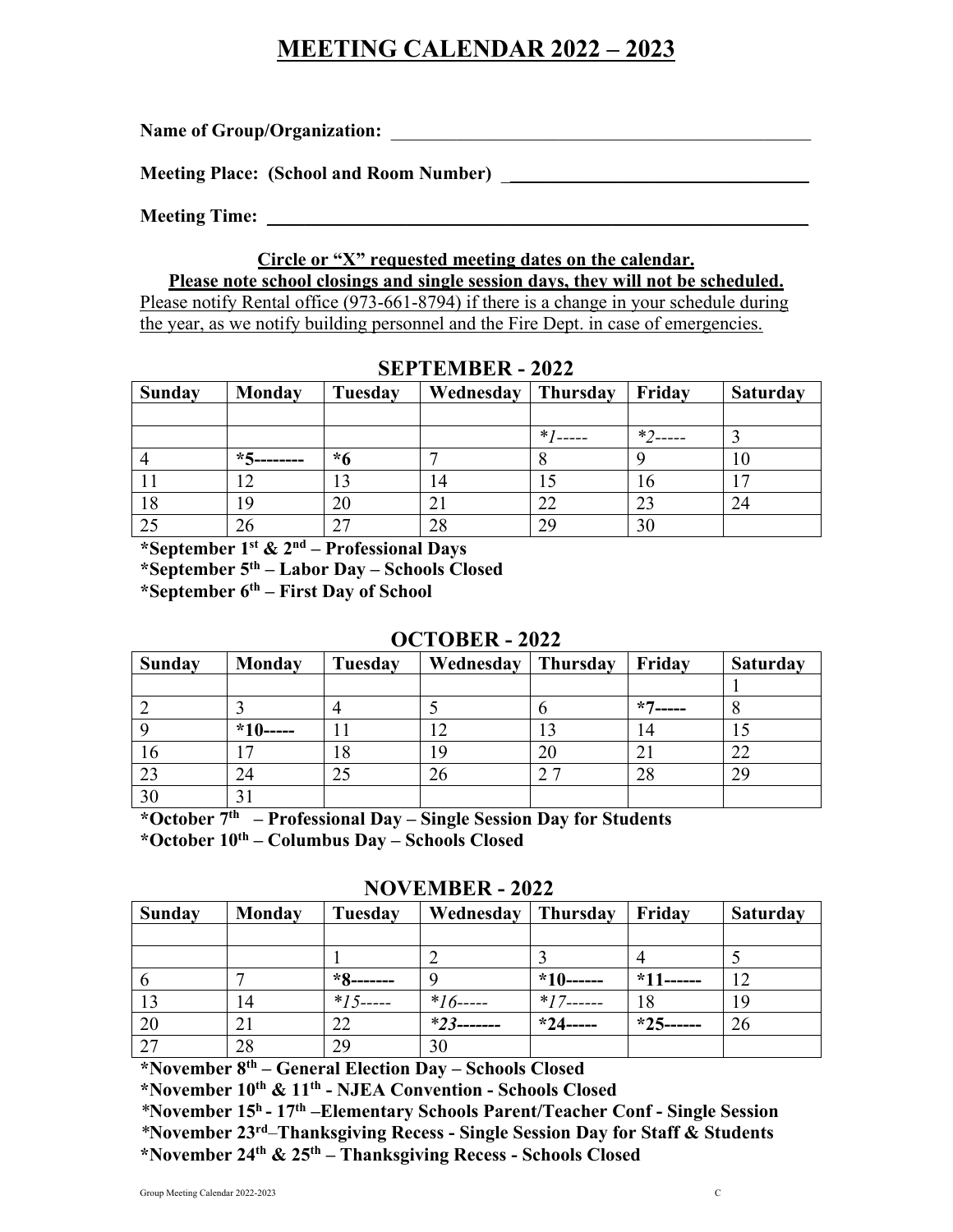# **MEETING CALENDAR 2022 – 2023**

| <b>Sunday</b> | <b>Monday</b> | Tuesday | Wednesday | <b>Thursday</b> | Friday       | <b>Saturday</b> |
|---------------|---------------|---------|-----------|-----------------|--------------|-----------------|
|               |               |         |           |                 |              |                 |
|               |               |         |           |                 |              |                 |
|               |               | n       |           | 8               |              | 10              |
|               | 12            | 13      | 14        |                 | 16           | 17              |
| 18            | 19            | 20      |           | 22              | $*23$ ------ | 24              |
| 25            | $*26$         | $*27$   | $*28-$    | $*29.$          | $*30$ ------ | 31              |
|               |               |         |           |                 |              |                 |

### **DECEMBER - 2022**

**\*December 23rd –Holiday Recess - Single Session Day for Staff & Students \* December 26th through December 30th – Holiday Recess-Schools Closed**

#### **JANUARY - 2023**

| <b>Sunday</b> | <b>Monday</b>    | Tuesday | Wednesday | <b>Thursday</b> | Friday       | <b>Saturday</b> |
|---------------|------------------|---------|-----------|-----------------|--------------|-----------------|
|               |                  |         |           |                 |              |                 |
|               |                  |         |           |                 |              |                 |
|               |                  | 10      |           |                 | * $13$ ----- | 14              |
|               | $+ * 16$ ------- |         |           |                 |              |                 |
| 22            | 23               | 24      |           |                 | רי           | 28              |
| 29            | 30               | 31      |           |                 |              |                 |

**\*January 13th** *–* **Professional Day – Single Session Day for Students \*January 16th – Dr. Martin Luther King, Jr. Day – Schools Closed**

#### **FEBRUARY – 2023**

| <b>Sunday</b> | Monday | Tuesday | Wednesday | <b>Thursday</b> | Friday | <b>Saturday</b> |
|---------------|--------|---------|-----------|-----------------|--------|-----------------|
|               |        |         |           |                 |        |                 |
|               |        |         |           |                 |        |                 |
|               |        |         |           |                 | ιU     | . .             |
|               | 13     | 14      |           | 10              | $*17$  | 18              |
| 19            | $*20$  | $*21$   | 22        | 23              | 24     | 25              |
|               | 27     | 28      |           |                 |        |                 |

**\*February 17th Professional Day – Single Session Day for Students**

**\*February 20th – Presidents' Day – Schools Closed**

**\*February 21th – Schools Closed**

|               | <b>EVELATACITY</b> 2020 |                |           |           |             |                 |  |  |  |  |
|---------------|-------------------------|----------------|-----------|-----------|-------------|-----------------|--|--|--|--|
| <b>Sunday</b> | <b>Monday</b>           | Tuesday        | Wednesday | Thursday  | Friday      | <b>Saturday</b> |  |  |  |  |
|               |                         |                |           |           |             |                 |  |  |  |  |
|               |                         |                |           |           |             |                 |  |  |  |  |
|               |                         |                |           |           | $*10$ ----- |                 |  |  |  |  |
|               | 13                      | 14             |           | $10^{-1}$ |             | 18              |  |  |  |  |
| 19            | 20                      | 2 <sub>1</sub> | 22        | 23        | 24          | 25              |  |  |  |  |
| 26            | 27                      | 28             | 29        | 30        |             |                 |  |  |  |  |

### **MARCH – 2023**

**\*March 10th – Professional Day – Single Session Day for Students**